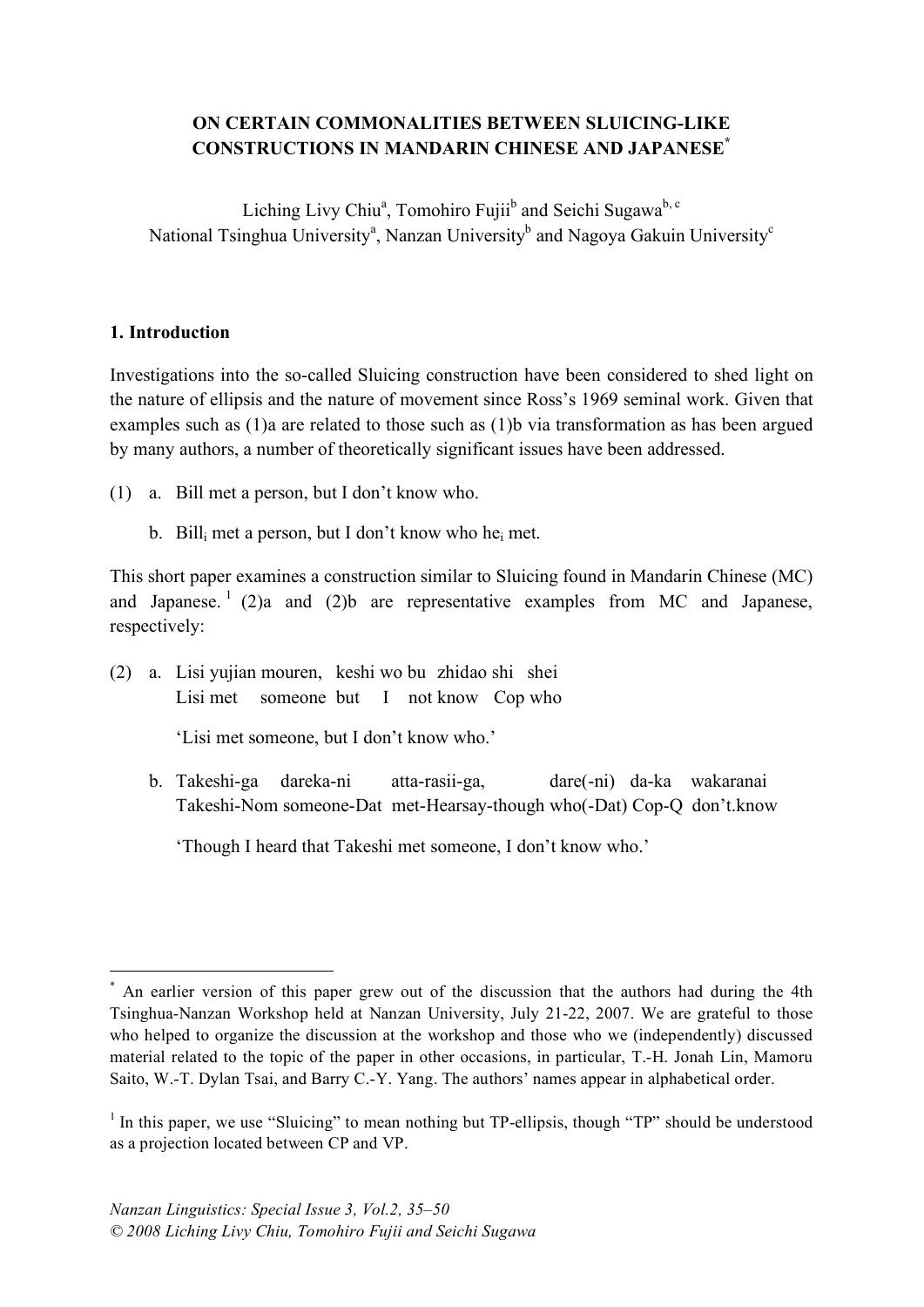We dub examples like these the "Sluicing-like Construction (SLC)" in order to avoid presupposing a particular analysis of them.<sup>2</sup>

In what follows, we argue that the Japanese construction and the MC counterpart are essentially the same species by showing that they share three syntactic properties. First, they both involve the copula verb or a copula-like element. Second, sloppy ellipsis behaves in the same way in SLCs in the two languages. Third, the Japanese and MC constructions both allow non-wh-remnants. We will then tackle the question of what kind of ellipsis is involved in the SLC, in particular, whether the construction is an instance of Sluicing or not. Although the question might sound like a matter of descriptive classification, there is reason to believe that it is theoretically worth asking, given recent theoretical developments in the study of ellipsis.

As has been well-established in the literature, Sluicing obeys some licensing conditions. Let us consider some major conditions. First, Sluicing, like other ellipses, needs to satisfy an identity/parallelism condition. Roughly put, elided constituents require identical antecedents. The question of whether this condition is semantic or syntactic, or both, as well as the question of how the condition need be stated, is under debate (see, in particular, Merchant 2001, Fox and Lasnik 2003, Potsdam 2007). Second, it has been proposed that elided constituents in Sluicing need to meet conditions imposed on the COMP domain, as can be seen in Lobeck's (1995) proposal. The relevant facts include the following: that not all whphrases can be Sluicing remnants (e.g., *I wonder whether \*<John left>*), that an overt complementizer cannot introduce an elided TP (see Merchant 2001: section 2.2.2), and so on. We will use these conditions on the COMP domain to sharpen our understanding of the MC and Japanese phenomenon.

The present paper is structured as follows: Section 2 examines three properties shared by MC and Japanese SLCs. Section 3 explores potential implications that these three common properties may have for the theory of Sluicing. Section 4 concludes the paper.

### **2. Three Commonalities**

### **2.1 The Presence of the Copula**

The first remarkable property of MC and Japanese SLCs is that they are essentially copula constructions. As can be seen in the examples given in (2), both the MC and Japanese sentences contain the so-called copula, namely *shi* for MC and *da* for Japanese. As noted in the literature, there are environments in which the copula is not required (see Nishiyama et al. 1996, Wang and Wu 2006 and references cited therein):

 <sup>2</sup> The prominent recent literature includes Takahashi 1994, Nishiyama et al. 1996, Kuwabara 1996, Kizu 2005, Nishigauchi 1998, Fukaya and Hoji 1999, Merchant 1998, Sakai 2001, Wang 2002, Hiraiwa and Ishihara 2002, Saito 2004, Wei 2004, Shinohara 2006, Wang and Wu 2006, Chiu 2006, 2007, Sugawa (this volume), and many others.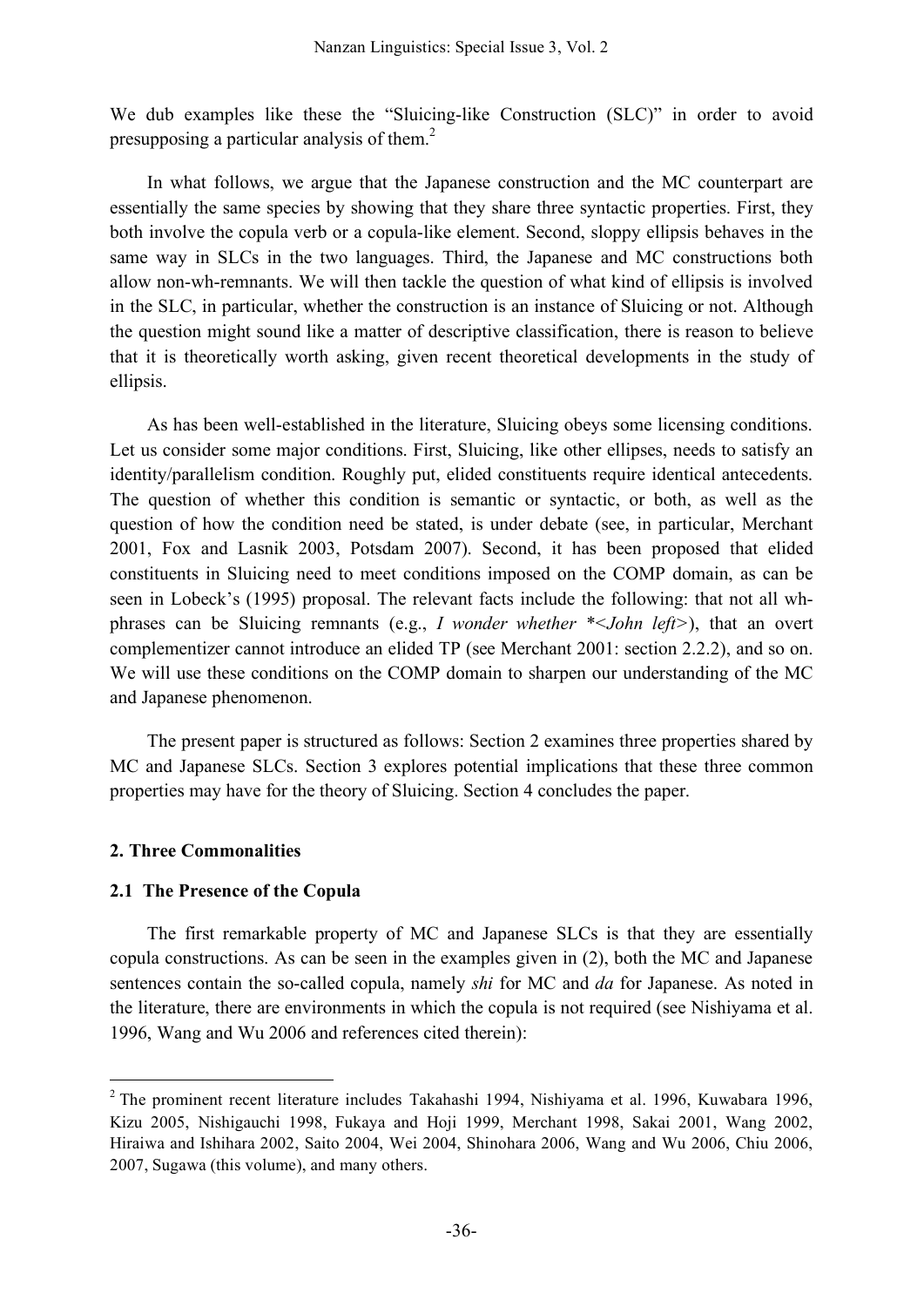(3) Zhangsan zuotian zaimougedifang maile dong fangzi, keshi Zhangsan yesterday somewhere bought a house but wo bu zhidao (shi) zai-nali I not know Cop at-where

'Zhangsan bought a house somewhere yesterday, but I don't know where."

(4) Yoko-ga dokoka-de saihu-o otosita-rasii-ga, Yoko-Nom somewhere-at wallet-Acc dropped-Hearsay-though Δ doko-de (da)-ka wakar-anai where-at Cop-Q know-Neg.Prs

'Though I heard that Yoko dropped her wallet somewhere, I don't know where.'

Although the environments for copula drop do not look the same in the two languages, what is hard to overlook is that no SLCs that clearly prohibit the copula have been found in the languages (see section 3). We take this to indicate that MC and Japanese SLCs are different from English Sluicing in that the latter does not show an obvious connection with a copula construction, as has been noted by Kizu 2005.<sup>3</sup>

The presence of the copula in the MC and Japanese SLCs had led many linguists to propose that the sources of these constructions should involve a copula construction, in particular a (pseudo)cleft construction of some sort (cf., though, Takahashi 1994, Nishigauchi 1998).<sup>4</sup> In the literature on the Japanese construction, it has been long argued that the relevant copula construction is a (pseudo)cleft construction, which contains a *no*-clause. The claim is that the SLCs given in (2)b and (4) have (5) and (6), respectively, as "pre-ellipsis" sources:

| (5) | Takeshi-ga dareka-ni atta-rasii-ga               |  |  |
|-----|--------------------------------------------------|--|--|
|     | Takeshi-Nom someone-Dat met-Hearsay-though       |  |  |
|     | [[kare-ga atta-no]-ga dare(-ni) da-ka] wakaranai |  |  |
|     | he-Nom met-NO-Nom who(-Dat) Cop-Q don't.know     |  |  |
|     |                                                  |  |  |

'Though Takeshi met someone, I don't know who Takashi met.'

 $3$  As Merchant (1998, 2001) notes. English could have a sluicing-like construction involving 'be'. The possibility in question is that sluices might be derived from an *it*-cleft construction, as in *I don't know who (it is).* Merchant presents a number of restrictions on the pivot of such cleft sentences that are not found with their sluiced counterparts. E.g. neither non-arguments nor non-standard arguments can occur in the pivot of *it*-clefts, as in *He fixed the car. I don't know {how, why} (\*it is)*. If MC and Japanese SLCs and their copula-less counterparts were totally different creatures, they would also exhibit substantial differences. No such differences have been attested.

<sup>4</sup> A terminological note is in order. Confusingly enough in our opinion, 'Japanese clefts' and 'Japanese pseudoclefts' are superficially similar to 'Chinese pseudoclefts' in that nominalized clauses (i.e. *no*- or *de*-clauses) seem to occupy the surface subject position.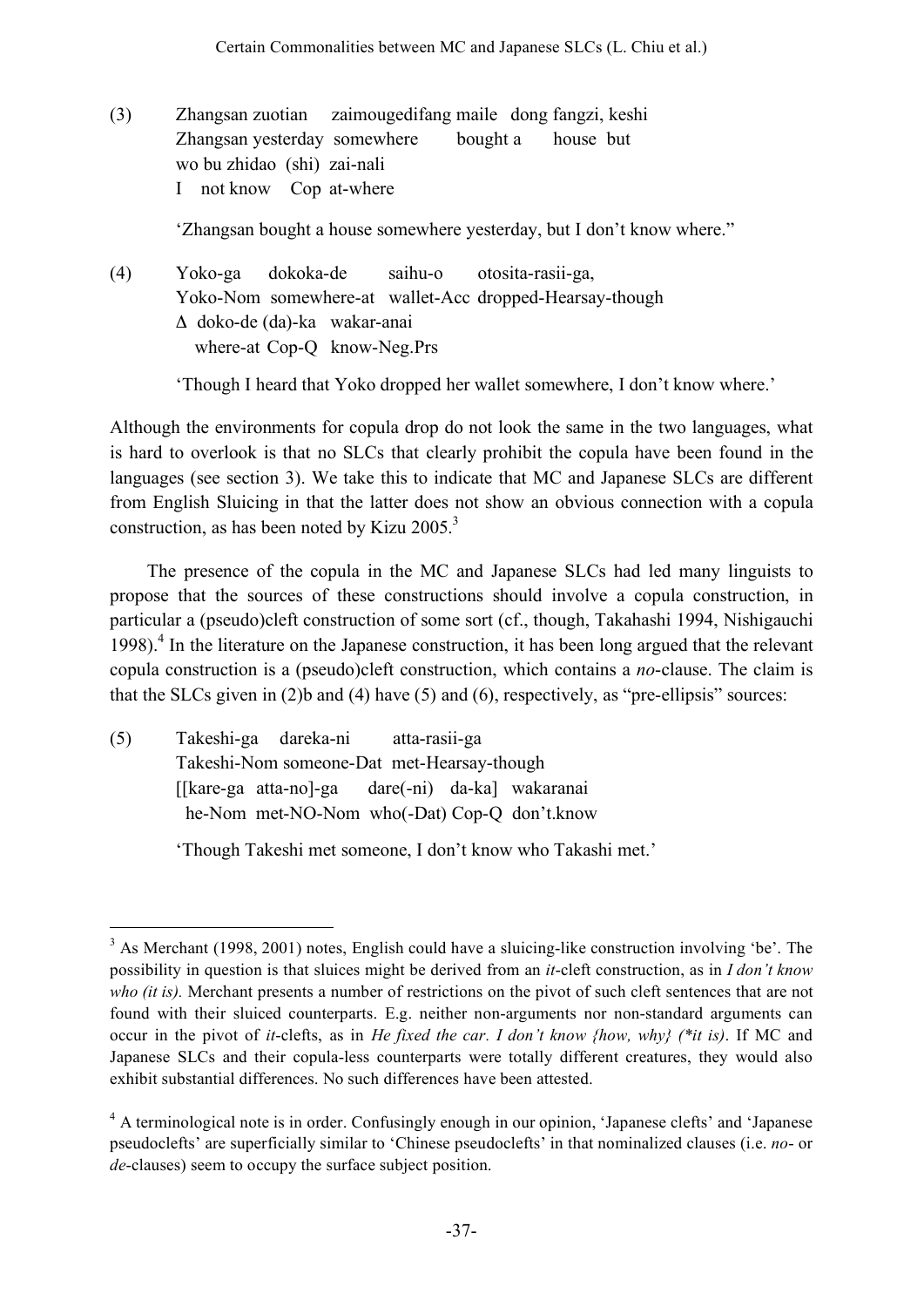(6) Yoko-ga dokoka-de saihu-o otosita-rasii-ga, Yoko-Nom somewhere-at wallet-Acc dropped-Hearsay-though [[kanozyo-ga saihu-o otosita-no]-ga doko(-de) da-ka] wakar-anai she-Nom wallet-Acc dropped-NO-but where-at Cop-Q know-Neg.Prs

> 'Though I heard that Yoko dropped her wallet somewhere, I don't know where she dropped her wallet.'

Here the non-elliptical construction is a specificational copula construction in which the surface subject is a clause headed by the complementizer *-no* and the pivot precedes the copula (see, especially, Nishiyama et al. 1996, Hiraiwa and Ishihara 2002, Kizu 2005). As the careful reader might have noticed, the particles on the pivots in these examples are optional as indicated by pairs of brackets. The presence/absence of particles on pivots characterizes a well-discussed distinction between the so-called 'cleft' and 'pseudocleft' constructions in Japanese (Hoji 1990, Murasugi 1991). The distinction does not directly concern us here.<sup>5</sup>

Let us add yet another existing proposal, which is made by Sakai (2001), who claims that SLCs are derived from the so-called *noda* construction. Again, the particle *-no* and the copula -*da* are involved:

(7) [[Takeshi-ga dare-ni atta-no-da-ka] wakaranai Takeshi-Nom who-Dat met-NO-Cop-Q don't.know

'I don't know who Takeshi met.'

Sakai analyzes this construction as the copula taking a clausal constituent headed by -*no*. In this analysis, the wh-phrase, in its SLC counterpart, is displaced out of that clausal constituent, and then deletion applies.<sup>6</sup>

Multiple analyses have been proposed for MC SLCs as well. Four pre-ellipsis sources have been considered in the prominent literature: (i) the pseudocleft construction (Kizu 2005; see Wang 2002, Chiu 2006, 2007; cf. Huang 1982), (ii) the cleft construction (see Wang 2002, Wei 2004, Chiu 2006, 2007; cf. Huang 1982), (iii) a null *pro* construction (Wei 2004),

 $<sup>5</sup>$  The difference between Japanese "cleft" and "pseudocleft," though, plays a role when we consider</sup> the possibility that the missing constituent in SLCs is referential null *pro*, as noted by Hiraiwa and Ishihara 2002 and Saito 2004. Nothing prevents one from analyzing the version of (5) without the dative as having a referential null subject, which refers to the person who dropped the wallet. In fact, *sono hito-ga* (that person-Nom) can be inserted in the surface subject position without degradation *unless the dative case marker is present*; cf. \*… *sono hito-ga dare-ni da-ka kawaranai* (that person-Nom who-Dat Cop-Q don't.know).

<sup>&</sup>lt;sup>6</sup> See Hiraiwa and Ishihara 2002, who analyze the *noda* construction as transformationally related to the cleft construction. See also Simpson 2003 and references cited therein for issues related to Japanese -*no* and MC -*de*.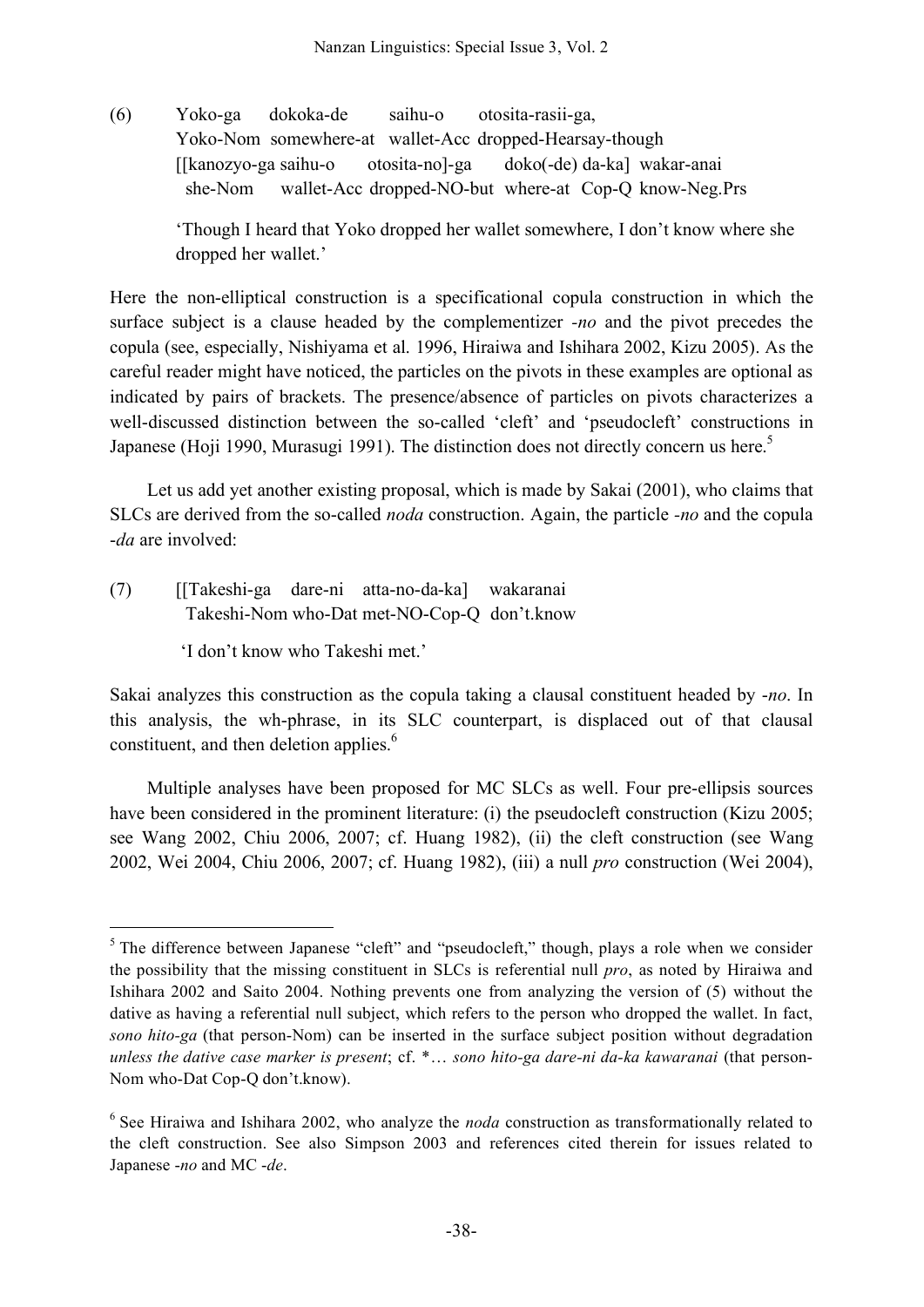and (iv) what one may call the *shi*-XP fronting construction (Wang 2002, Wang and Wu 2006, Chiu 2006, 2007; cf. Hoh and Chiang 1990).

| (8) | Lisi yujian yige ren, keshi wo bu zhidao<br>Lisi meet a man but I not know |                        |  |  |
|-----|----------------------------------------------------------------------------|------------------------|--|--|
|     | a. <lisi de="" yujian=""> shi shei.<br/>Lisi meet DE be who</lisi>         | Pseudocleft            |  |  |
|     | b. $\lt^*$ Lisi yujian > shi shei.<br>Lisi meet FOC who                    | Cleft                  |  |  |
|     | c. <i>pro</i> shi shei<br>be who                                           | Null <i>pro</i>        |  |  |
|     | d. shi shei $_i$ < Lisi yujian ><br>FOC who Lisi meet                      | <i>shi-XP</i> fronting |  |  |

(Angled brackets indicate the elided site under the indicated analysis. We gloss *shi* with "FOC" for cleft and *shi*-XP fronting constructions, following the literature.) A number of observations have been made in order to identify the general source of  $SLCs$ <sup>7</sup> It, though, suffices for the present purposes to recognize that we can find copula constructions in MC that may serve as the pre-ellipsis source of SLCs. Rather than attempting to choose among these possibilities, we will move onto the core data that underlie the claim that SLCs involve ellipsis. In particular, we concentrate on the data concerning sloppy identity. (See Takahashi 1994 for other arguments.)

## **2.2 Sloppy Identity**

Takahashi (1994) discovered that Japanese SLCs allow sloppy identity interpretation.<sup>8</sup> He provided an SLC example of the following type involving *'*why' (see also Nishiyama et al. 1996, Saito 2004): 9

 $<sup>7</sup>$  In MC pseudoclefts. PPs cannot reside in the pivot position of the construction, though they occur as</sup> SLC remnants (see also footnotes 12, 18). Also, the fact that postverbal elements cannot be clefted when they appear in-situ, as in (8)b (Huang 1982), is sometimes taken to argue that MC clefts do not serve as the general source of SLCs. See Chiu 2007 for merits and demerits of each of the possibilities given in (8).

 $8$  Curiously enough, as Merchant (2001:8) notes, English Sluicing does not allow sloppy identity as easily as was reported in Ross (1969) and in some of the references cited in the text. As far as we can see from Merchant's examples, why this restriction holds in English Sluicing is not clear (cf. Takahashi and Fox 2005). One thing that needs to be done would be to determine whether sloppy ellipsis being difficult is a general property of TP-ellipsis or it is a peculiarity of the English construction. Unfortunately, no relevant data are available to us at this point.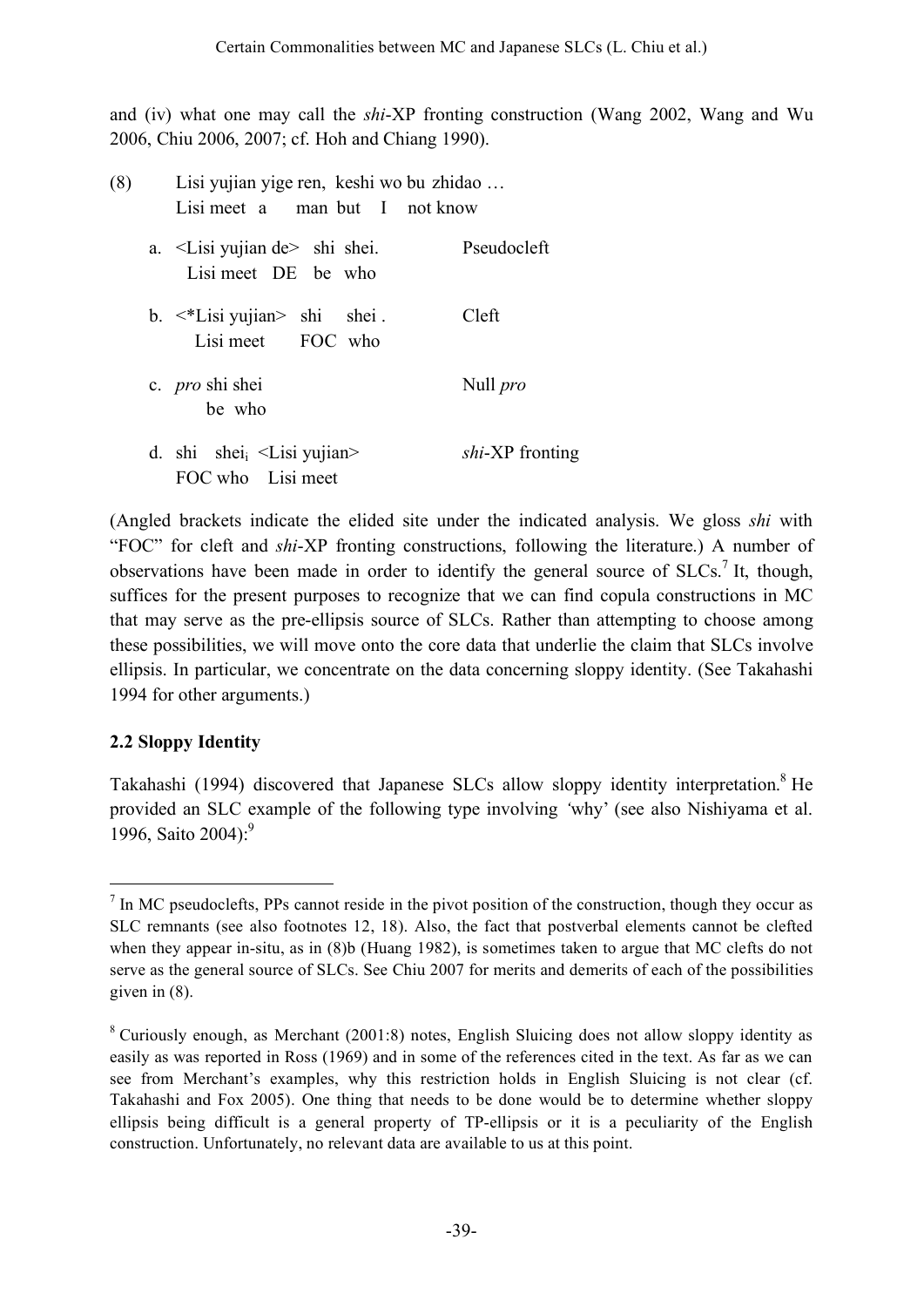(9) Taro-wa zibun-ga naze sikarareta-no-ka sitteiru-si, Taro-Top self-Nom why was.scolded-NO-Q know.Prs-Conj Yoko-mo naze da-ka sitteiru Yoko-also why Cop-Q know.Prs

> 'Taro<sub>i</sub> knows why self<sub>i</sub> was scolded. Yoko also knows why  $\Delta$ .' Δ *can mean*: Yoko was scolded.

The second sentence can mean what the following sentence means:

(10) Yoko-mo naze zibun-ga sikarareta-no-ka sitteiru self-Nom

'Yoko knows why she was scolded.'

The same has been reported about MC SLCs (Wei 2004, Wang and Wu 2006, Chiu 2006):

(11) Zhangsan zhidao ziji weishenme bei-ma, Lisi yie zhidao shi weishenme Zhangsan know self why was.scolded Lisi also know Cop why

> 'Zhangsan<sub>i</sub> knows why self<sub>i</sub> was scolded. Lisi<sub>i</sub> also knows why  $\Delta$ .' Δ *can mean*: shej was scolded.

The availability of sloppy interpretation is not limited to examples with *why*. The Japanese and MC examples below, which contain a locative wh-remnant, clearly have a sloppy reading:

 $(12)$  Yoko<sub>i</sub>-wa zibun<sub>i</sub>-ga doko-de benkyoosuru-beki-ka wakatteiru-yooda-ga Yoko-Top self-Nom where-at study.Pres-should-Q know.Pres-seem-though John-wa doko-de-da-ka wakattei-nai John-Top where-at-Cop-Q know.Asp-Neg.Prs

'Though Yoko<sub>i</sub> knows where self<sub>i</sub> should study, John doesn't know where  $\Delta$ .' <sup>Δ</sup> *can mean*: John should study

(13) Zhangsani zhidao zijii gai zai-nali dushu, Zhangsan know self should at-where study dan Shaomei bu-zhidao shi zai-nali but Shaomei not-know be at-where

> 'Zhangsan<sub>i</sub> knows where self<sub>i</sub> should study, but Shaomei doesn't know where  $\Delta$ .' <sup>Δ</sup> *can mean*: Shaomei should study

 $9<sup>9</sup>$  The strict reading is also possible in this example, where a reflexive and its antecedent are not coarguments. This is orthogonal to our concern.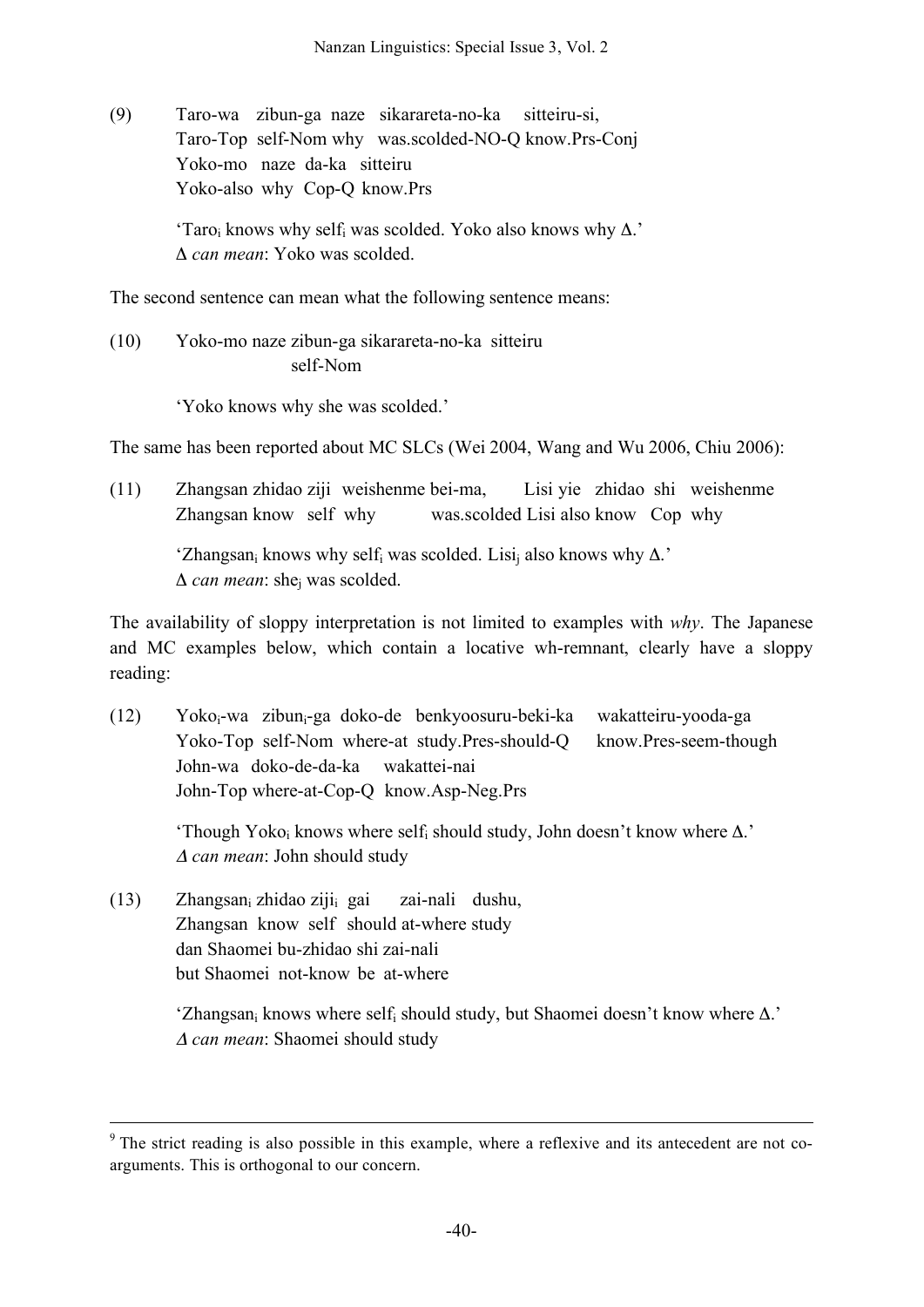These data constitute an initial argument for the need of the ellipsis analysis of SLCs in the two languages.

Nishiyama et al. (1996) and Wei (2004: 266) propose that the null constituent found in SLCs may be a base-generated phonologically null pronominal even under the circumstance where sloppy interpretation is attested. A proposal of this kind may sound as if it is at odds with the claim that the availability of sloppy interpretation signals the involvement of ellipsis. However, what the account of Nishiyama et al. and that of Wei put forth is that some kind of copying operation gives rise to sloppy interpretation. More concretely, sloppy interpretation arises, they argue, when *pro* is replaced by a phrase marker containing a variable, which is bound by the binder residing outside the elided constituent.<sup>10</sup> In this analysis,  $(13)$  is interpreted in the way schematized in (14):

| (14) | [x gai y dushu]                |              |  |                                                       |  |  |
|------|--------------------------------|--------------|--|-------------------------------------------------------|--|--|
|      |                                | should study |  |                                                       |  |  |
|      |                                |              |  |                                                       |  |  |
|      | Shaomei <sub>x</sub> bu-zhidao |              |  | $[pro \; \; \text{shi} \; \; \; \text{zai-nali}_{v}]$ |  |  |
|      | Shaomei doesn't know           |              |  | Cop at-where                                          |  |  |

Thus this particular kind of base-generated *pro* analysis is a species of ellipsis analysis precisely because the elided site has an articulated internal structure in which the variable bound by the remnant is represented at LF (in their analysis).

In passing, both Nishiyama et al. and Wei are concerned with an effect of the overt demonstrative, *sore* 'that' in Japanese and *na* 'that' in MC. In the Japanese example given in (15), the surface subject of the copula construction is occupied by *sore*:

(15) Yoko-ga dokoka-de saihu-o otosita-rasii-ga, Yoko-Nom somewhere-at wallet-Acc dropped-Hearsay-though **sore-ga** doko-de da-ka wakar-anai that-Nom where-at Cop-Q know-Neg.Prs 'Though I heard that Yoko dropped her wallet somewhere, I don't know where that is.'

The relevance of these demonstratives to our discussion is that *na* or *sore* gives rise to an environment in which an otherwise available sloppy identity reading becomes unavailable, which is first observed by Takahashi (1994) (see also Kuwabara 1997 and Saito 2004). The following example, which contains an overt, demonstrative surface subject, minimally differs from (12):

 $10$  We abstract away from the distinction that Wei has drawn among types of pronouns here. See Wei (2004: chapter 4).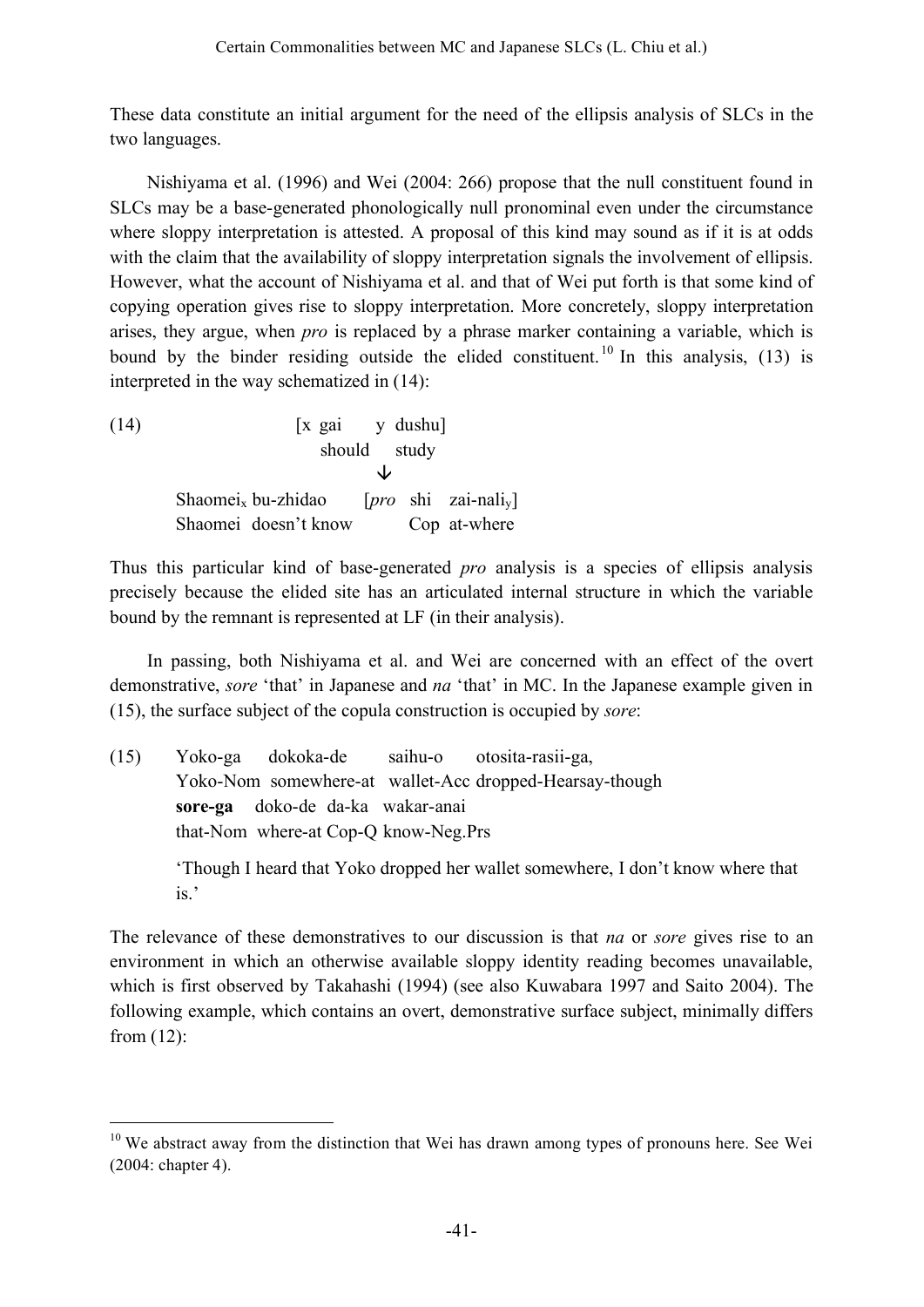(16) Yokoi-wa zibuni-ga doko-de benkyoosuru-beki-ka wakatteiru-yooda-ga Yoko-Top self-Nom where-at study.pres-should-Q know.Asp-seem-though John-wa [sore-ga doko-de da-ka] wakattei-nai John-Top [that-Nom where-at Cop-Q] know.Asp-Neg.Prs

> 'Though Yoko<sub>i</sub> seems to know where self<sub>i</sub> should study, John doesn't know where that is.'

*The second clause only means*: John does not know where Yoko should study

The sloppy reading is not possible here. The MC equivalent of *sore*, *na*, also makes sloppy interpretation go away:

(17) Zhangsani zhidao zijii gai zai-nali dushu, Zhangsan know self should at-where study dan Shaomei bu-zhidao na shi zai-nali but Shaomei not-know that be at-where

> 'Zhangsan<sub>i</sub> knows where self<sub>i</sub> should study, but Shaomei doesn't know where that is.'

*The second clause can only mean*: Shaomei does not know where Zhangsan should study

Thus, the property of the demonstrative construction in question confirms the claim that MC and Japanese SLCs are the same species.

The question to be addressed is why these overt demonstratives block sloppy identity interpretation. We aren't able to give a definite answer to this question, but it is worth noting that the overt/null contrast under discussion seems to be more general than one might think. Kuwabara 1997 and Kurafuji 1999, discussing so-called E-type pronouns in Japanese, made the observation that an analogous contrast holds for object NPs. They specifically observed that *sore* 'that' cannot be anteceded by an NP that contains a bound variable as easily as null pronouns can be. (18) is cited from Kurafuji (1999:6) with his judgment:

(18) John-igai-no dare-mo-ga [zibun-no kurezittokaado]<sub>i</sub>-o tuma-ni watasi-ta. John-except-Gen everyone-Nom self-Gen credit.card-Acc wife-to give-Past John-wa  $\varnothing_i$ ??sore<sub>i</sub>-o aijin-ni watashi-ta. John-Top that-Acc mistress give-Past

'Everyone but John gave a credit card of his to his wife. John gave one of his to his mistress.'

It is interesting to note that an ellipsis approach to E-type pronouns has been proposed. Attempting to eliminate the entity "E-type pronoun," Elbourne 2000 proposes that pronouns of the relevant kind can be derived by ellipsis inside noun phrases. According to Elbourne, a Cooper-type example like (19) is analyzed as in (20), where the pronoun *it* is claimed to be a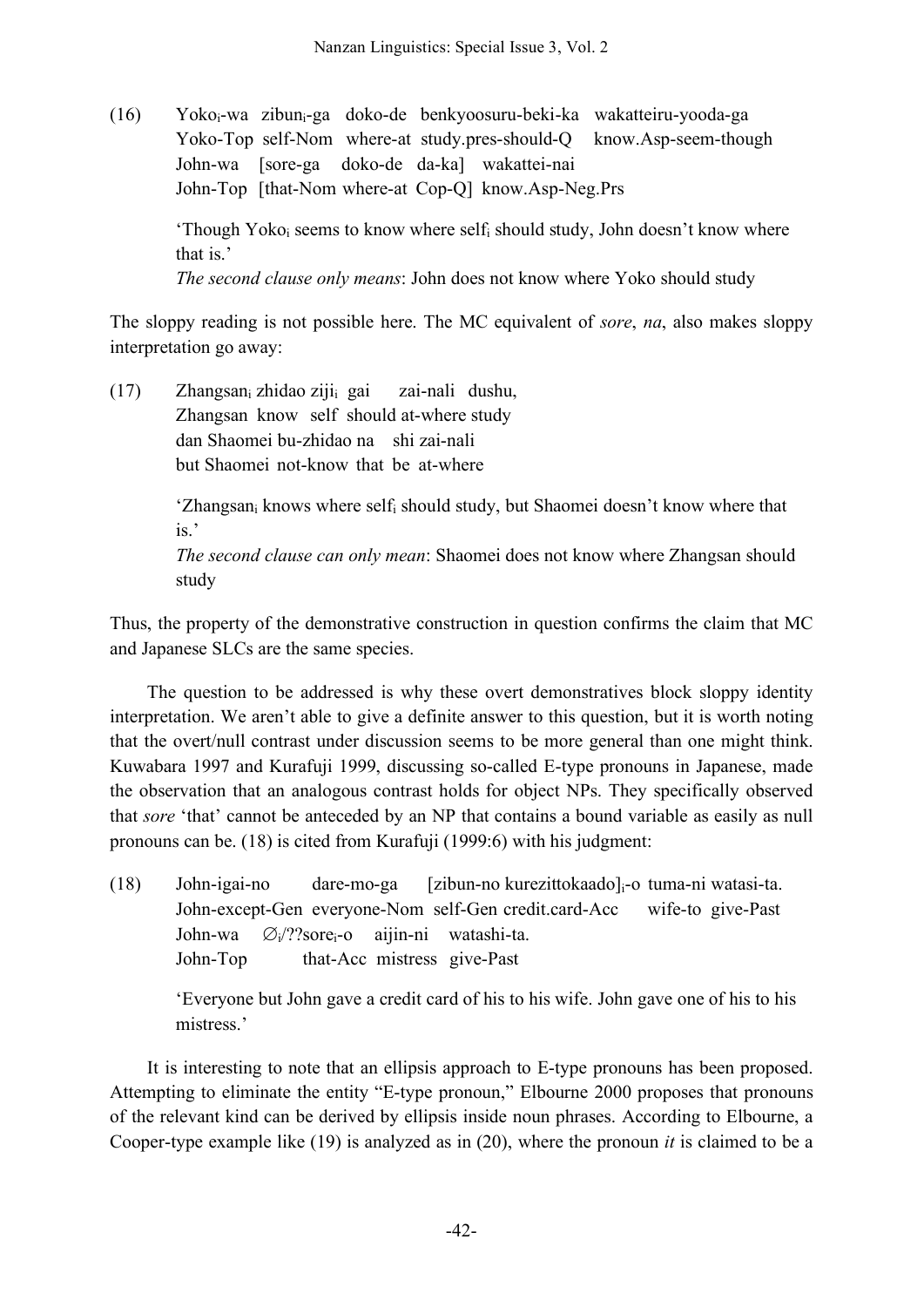phonetic spellout of the definite article whose complement NP is elided. Note that the elided NP contains a bound variable. (See Elbourne 2000 for justifications of the possessive *his* actually being inside an NP.)

- (19) John gave his paycheck to his mistress. Everybody else put it in the bank.
- (20) John gave  $\lceil_{DP}$  the  $\lceil_{NP}$  paycheck of him]] to his mistress. Everybody else<sub>i</sub> put  $\lceil_{DP}$  it  $\leq$ [NP paycheck of him<sub>i</sub>]>] in the bank.

If we apply Elbourne's proposal to the Japanese data that Kuwabara and Kurafuji discussed, then the sloppy interpretation of the null pronoun found in (18) arguably results from ellipsis. To the extent that the ellipsis approach to the sloppy reading in (18) is viable, the contrast between SLCs and their 'demonstrative' counterparts provides an indirect argument that a subset of SLCs needs to be derived by ellipsis. As for the question of why the demonstrative element makes sloppy identity unavailable, it may be that the element makes ellipsis inapplicable or that, while ellipsis itself applies without a problem, the element somehow blocks binding of a variable from the outside of elided constituents (cf. Takahashi and Fox 2005 and the references cited therein).<sup>11</sup>

# **2.3 Non-wh- Remnants**

A final parallel between MC and Japanese SLCs concerns non-wh-remnants. As observed by Nishiyama et al. 1996 and others, Japanese SLCs, unlike English Sluicing, allow their remnants to be non-wh-phrases. Consider (21):

(21) Yamada-sensei-wa Yoko-ga tosyokan-de benkyoositeiru-to omotteiru-ga Prof. Yamada-Top Yoko-Nom library-at is.studying-C think-though Tanaka-sensei-wa Δ gakusyoku-de da-to omotteiru Prof. Tanaka-Top student cafeteria-at Cop-C think 'Professor Yamada thinks that Yoko is reading a book at the library, but Professor Tanaka thinks that  $\Delta$  is at the student cafeteria.'

This sentence is acceptable, and the second clause can be paraphrased as in (22):

<sup>&</sup>lt;sup>11</sup> A morphosyntactic fact found in the demonstrative counterparts of SLCs can be taken to argue for the latter conclusion. As noted by Saito 2004, *sore*-sentences of this kind allow PPs or case-marked elements as their pivot. Examples like (16) or (17) can be taken to exhibit the case connectivity effect because the pivots in these examples are not likely to be predicates but look like dependents of the lexical verb 'drop'. This may suggest to us that even the demonstrative construction may be derived by ellipsis; otherwise, it is not clear how these pivots obtain the particle that they do. See Nakao and Yoshida 2007 for an analysis of the demonstrative construction along these lines.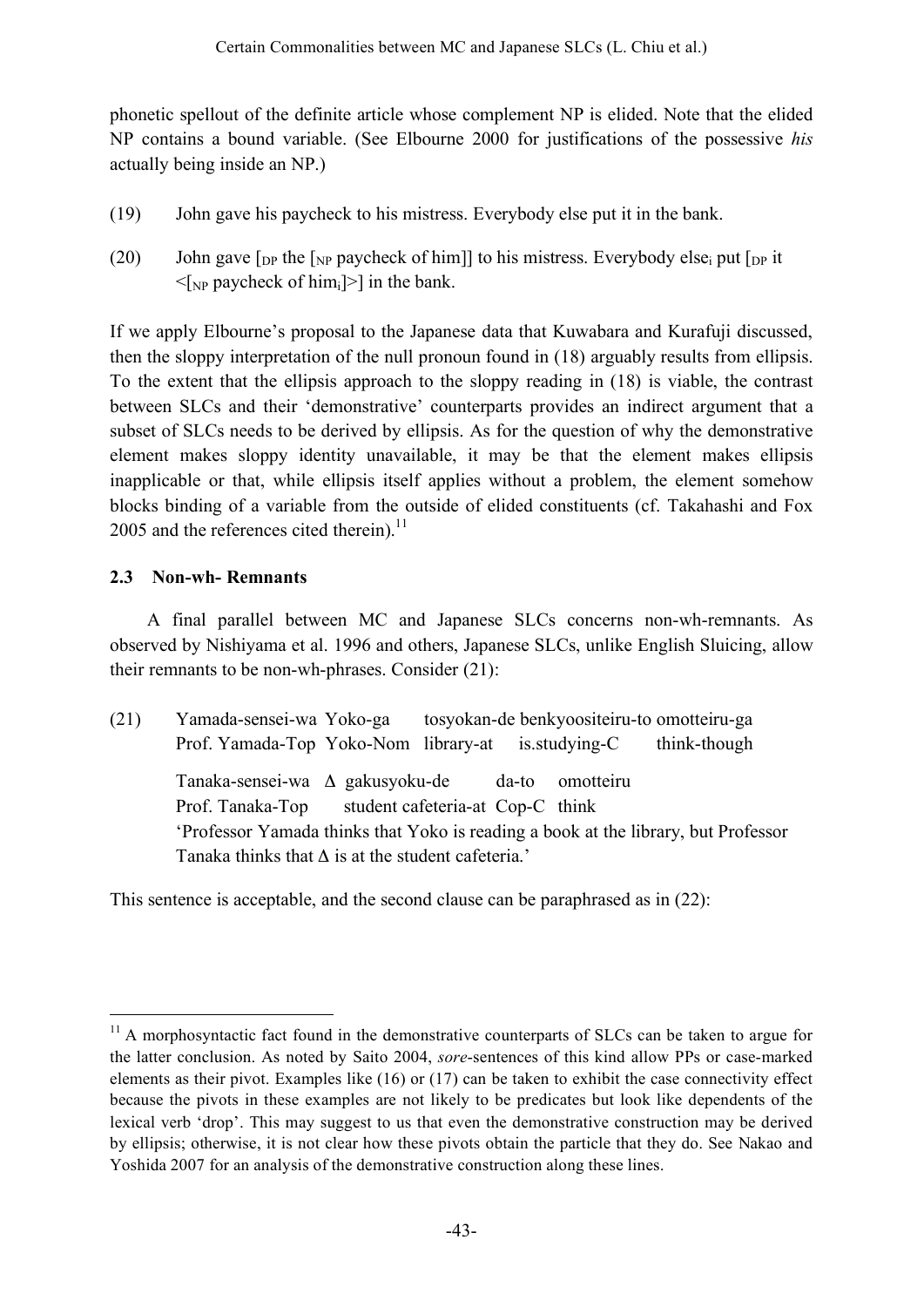(22) Tanaka-sensei-wa [Yoko-ga benkyoositeiru-no]-wa gakusyoku-de da-to Prof. Tanaka-Top Yoko-Nom is.studying-NO]-Top student cafeteria-at Cop-C omotteiru thinks 'Prof. Tanaka thinks that it is at the student cafeteria that Yoko is studying.'

An MC example parallel to (21) is given in (23)a, which can be paraphrased as in (23)b:<sup>12</sup>

(23) a. Zhang laoshi renwei Lisi zai tushuguan du yuyanxue, Zhang teacher thinks Lisi at library study linguistics dan Lin laoshi renwei shi zai kafeiting but Lin teacher think be at coffee shop

> 'Prof. Zhang thinks that Lisi is studying linguistics at the library, but Prof. Lin thinks that  $\Delta$  at the coffee shop.'

b. Zhang laoshi renwei Lisi zai tushuguan du yuyanxue, Zhang teacher thinks Lisi at library study linguistics dan Lin laoshi renwei Zhangsan shi zai kafeiting du yuyanxue de but Lin teacher think Zhangsan be at coffee shop study linguistics DE

'Prof. Zhang thinks that Lisi is studying linguistics at the library, but Prof. Lin thinks that it is at the coffee shop that Zhangsan is studying linguistics.'

This situation is totally expected if a copula construction underlies MC and Japanese SLCs (see section 3 for discussion of what kind of copula construction it can be). The pivot or the focus material of the relevant copula construction(s) does not have to be a wh-phrase. Thus, the SLC with a wh-remnant receives an analysis of the sort presented below (linear order is irrelevant):<sup>13</sup>

(24)  $[C_0 \dots$  [PIVOT/FOCUS wh-remnant] $\ldots$  <... variable<sub>i</sub> ... > ... ]

The point we are making here is that the surface position of SLC remnants is not a position in which standard Sluicing remnants are located.

 <sup>12</sup> We say "paraphrase" because we are neutral with respect to whether the so-called *shi…de* construction given in (23)b can serve as a 'pre-ellipsis' source of (23)a. As is noted in footnote 7, there are instances of SLC that do not seem to have their acceptable pseudocleft counterparts. (23)b is one such case; the remnant of the SLC is a PP, but its pseudocleft counterpart is unacceptable (see Wang 2002, Wei 2004, Wang and Wu 2006, Chiu 2006, 2007). See footnote 18 for further discussion.

 $13$  We are not concerned with the question of how the A-bar association between the pivot and the variable is established or with the related question about its sensitivity to islands. See footnote 11.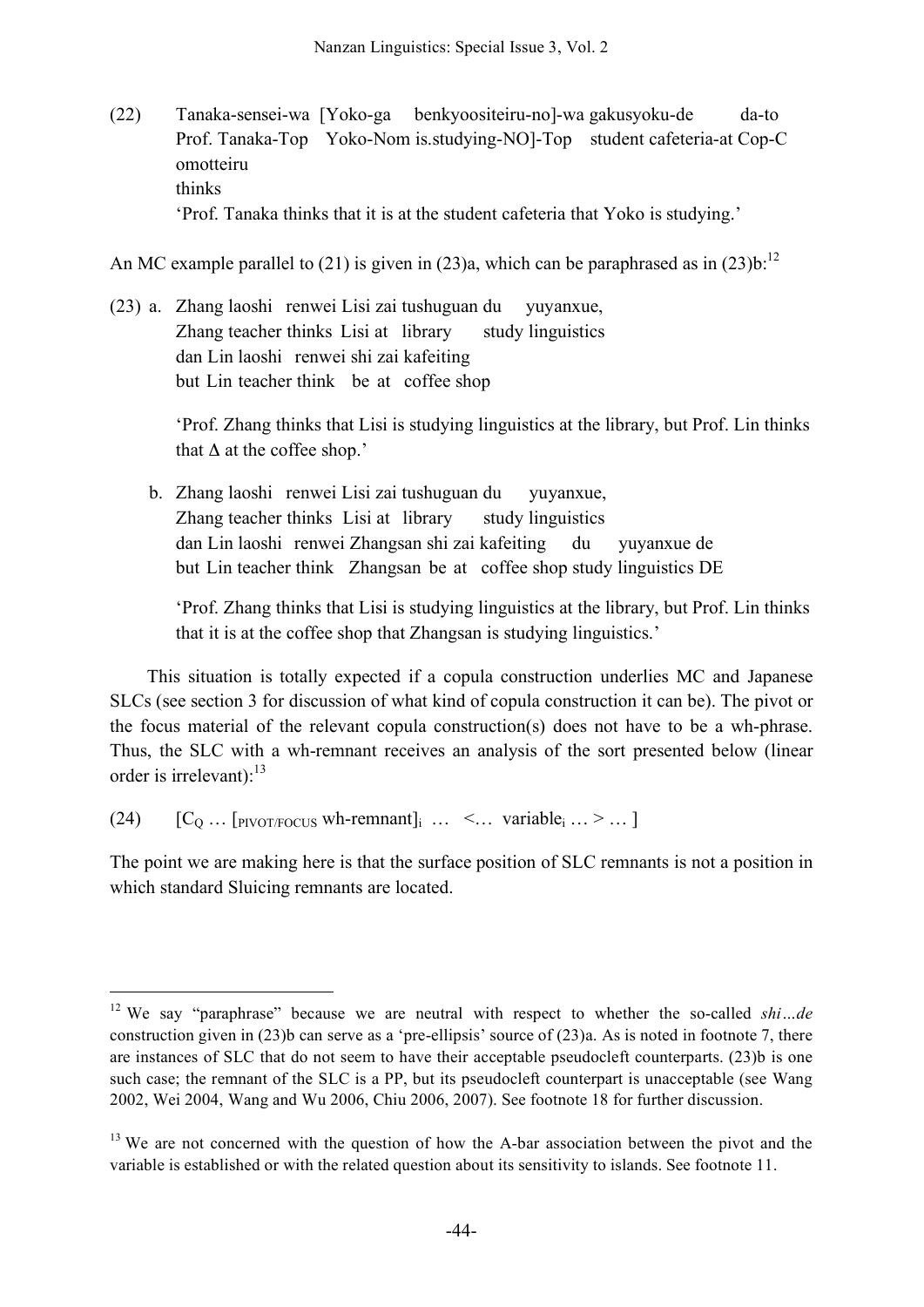### **3. Discussion**

In section 1, we quickly laid out some of the theoretical issues that the phenomenon of Sluicing raises. We hope to have shown that Japanese and MC SLCs involve some kind of ellipsis and that they have copula constructions as their pre-ellipsis forms (if they are not exactly the *same* copula construction). In fact, as Nishiyama et al. (1996) observe, Korean SLCs differ from standard Sluicing in the same way as the MC and Japanese counterparts do (see also Kim 1997, Sakai 2001). Standard Sluicing, by contrast, neither allows non-whremnants nor has an obvious transformational relationship with a copula construction (see footnote 3). The current state of affairs leads us to ask the following question: $^{14}$ 

(25) How is it possible for Japanese, Korean and MC to allow a construction like the SLC, which does not exist in English?

One other related but separate question is whether these three languages allow an Englishtype Sluicing construction in which wh-remnants are located in SpecCP. This question becomes an issue because the proposal can be found that copula-less SLCs may involve whmovement into the specifier of interrogative C (Takahashi 1994). If a subset of SLCs may involve English-type wh-movement, we expect that "copula drop" is possible whenever whmovement is possible. A strong argument that this is not the case is presented by Nishiyama et al. (1996: 341–42), who observe that Korean and MC resist "copula drop" at least in certain environments.<sup>15</sup> A relevant example from MC is given in (26):

(26) Zhangsan zuotian yujian mouren, keshi wo bu zhidao \*(shi) shei Zhangsan yesterday met someone but I not know be who

'Zhangsan met someone yesterday, but I don't know who.'

Since there is little reason to believe that the object wh-phrase *shei* would not be able to undergo wh-movement under the 'wh-movement' analysis of (26), the version without the copula should be possible, contrary to fact. Now the following question needs to be addressed:

(27) Why do MC/Korean (and possibly Japanese) not allow English-style Sluicing?

The purpose of the remainder of this section is twofold. First, we provide an answer for the question in (27) by appealing to the recent understanding of the syntactic conditions imposed on the COMP domain in Sluicing. Second, we consider two possible analyses of SLCs, each of which gives rise to a possible answer for the question addressed in (25). The

 $14$  Kizu (2005: 165–70) suggests that there is a connection between a language being wh-in-situ one and the presence of the copula in its SLCs. See Merchant (2001: 84–85) for a brief comment on this generalization.

<sup>&</sup>lt;sup>15</sup> For further discussion on "copula omission" in SLCs, see Wang 2002, Wei 2004, Wang and Wu 2006, among others.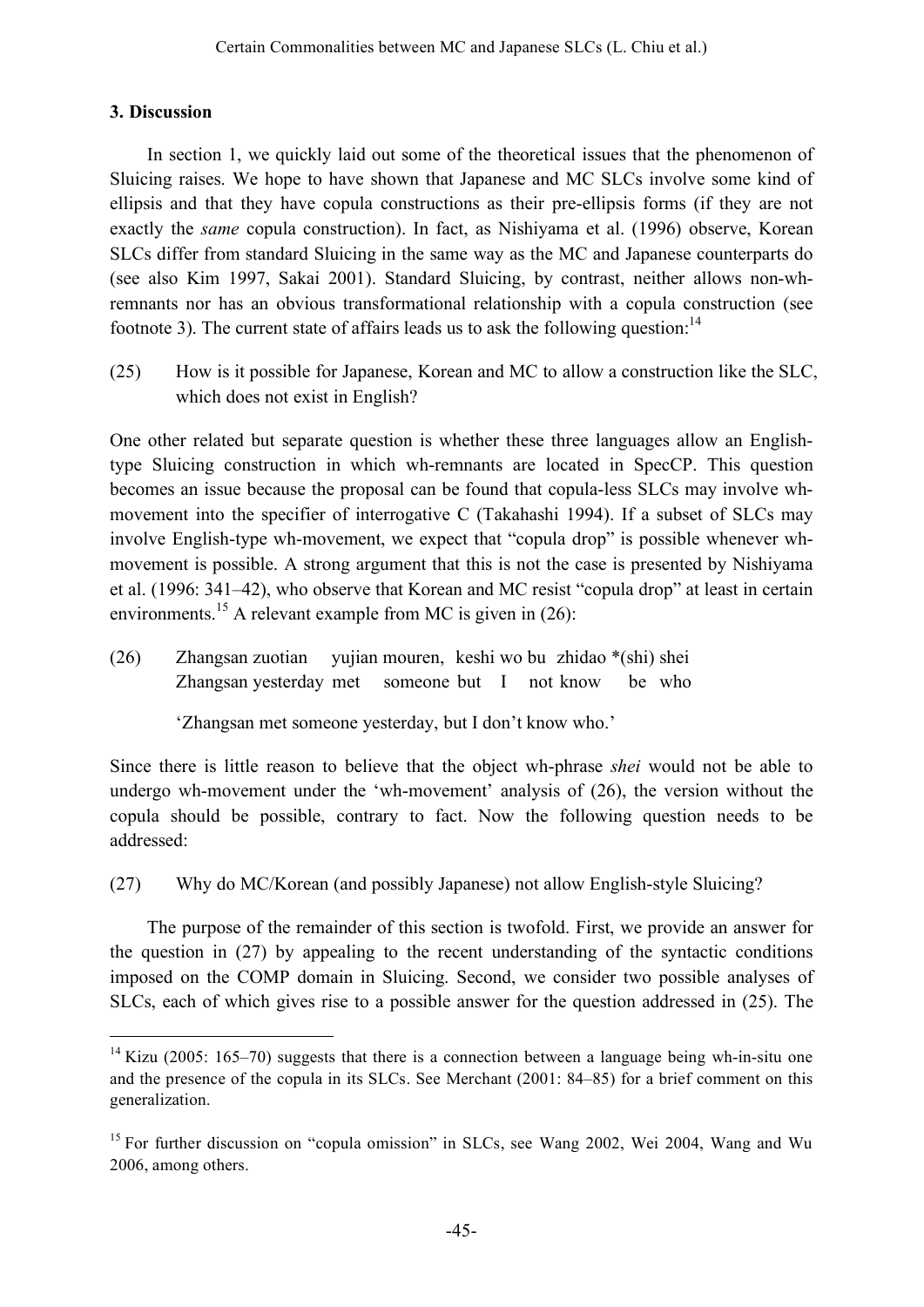first analysis continues to assume that SLCs involve TP-ellipsis. The second is one that rejects that assumption. We attempt to explicate the characteristics of each analysis and explore directions for future research.

The conclusion that no SLCs are fed by wh-movement (at least in MC and Korean) follows from a syntactic condition imposed on the COMP domain, put together with a familiar assumption about the feature specification of C in those East Asian languages. Merchant (2004: 670), modifying an analysis of the sort found in Lobeck (1995) and Saito and Murasugi (1990), proposes that C qualifies as a syntactic TP-ellipsis licenser by bearing the feature [E]. According to Merchant, [E] must cooccur with a strong uninterpretable Qfeature and a strong uninterpretable wh-feature (represented as  $[u+Q^*]$  and  $[u+wh^*]$ , respectively, where \* indicates the feature being strong) (cf. Merchant 2001: 81). If interrogative C in these wh-in-situ languages lacks either  $[u+O^*]$  or  $[u+wh^*]$ , then its [E]feature should not have the ability to license  $TP$ -ellipsis.<sup>16, 17</sup>

Turn to the question addressed in (25), namely, what makes East Asian languages allow the SLC that English does not allow. Note that the discussion made above does not necessarily exclude the possibility of analyzing SLCs in terms of TP-ellipsis. This is because a functional head other than C may license TP-ellipsis. As Merchant (2001:81-82) notes and Craenenbroeck and Lipták (2006) extensively discuss, TP-ellipsis remnants may appear in the specifier of Focus Phrase in languages like Hungarian. Craenenbroeck and Lipták propose that Focº bears the [E]-feature and that the requirement for [E] in these languages is different: [E] is licensed by the presence of a strong uninterpretable operator-feature  $([u+Op^*])$ . They observe that non-wh-remnants, in addition to wh-remnants, are allowed in such languages, as illustrated by the following Hungarian example:

(28) János meghívott valakit és azt hiszem [hogy [FocP BÉLÁT Foc[*u*Op] ∅]] János invited someone.Acc and that.Acc think that Béla.Acc

"János invited someone and I think it was Béla that he invited."

 $16$  One might say that the reason for the non-existence of TP-ellipsis licensed by C in Korean (and possibly in Japanese) should be tied to the fact that question particles cannot be null particularly in embedded contexts, given that the licensing head being null is one of the licensing conditions for standard Sluicing. There are two reasons to think that this property cannot be a crucial factor. First, MC interrogative C is allowed to be null. Second, if Merchant (2001:80) is right that this licensing condition is essentially a morphophonological one and therefore sensitive to linear order, it is not immediately clear that the condition be active in a head-final language like Japanese and Korean.

 $17$  Apparently, our assumption is not compatible with Watanabe's 1992 analysis of Japanese wh-in-situ, according to which wh-in-situ in the language involves null operator movement into the C domain at surface structure. If Watanabe's proposal is correct, the proposed reason for interrogative C in Japanese not being able to license TP-ellipsis may become unavailable. See Takahashi 1994 for relevant discussion.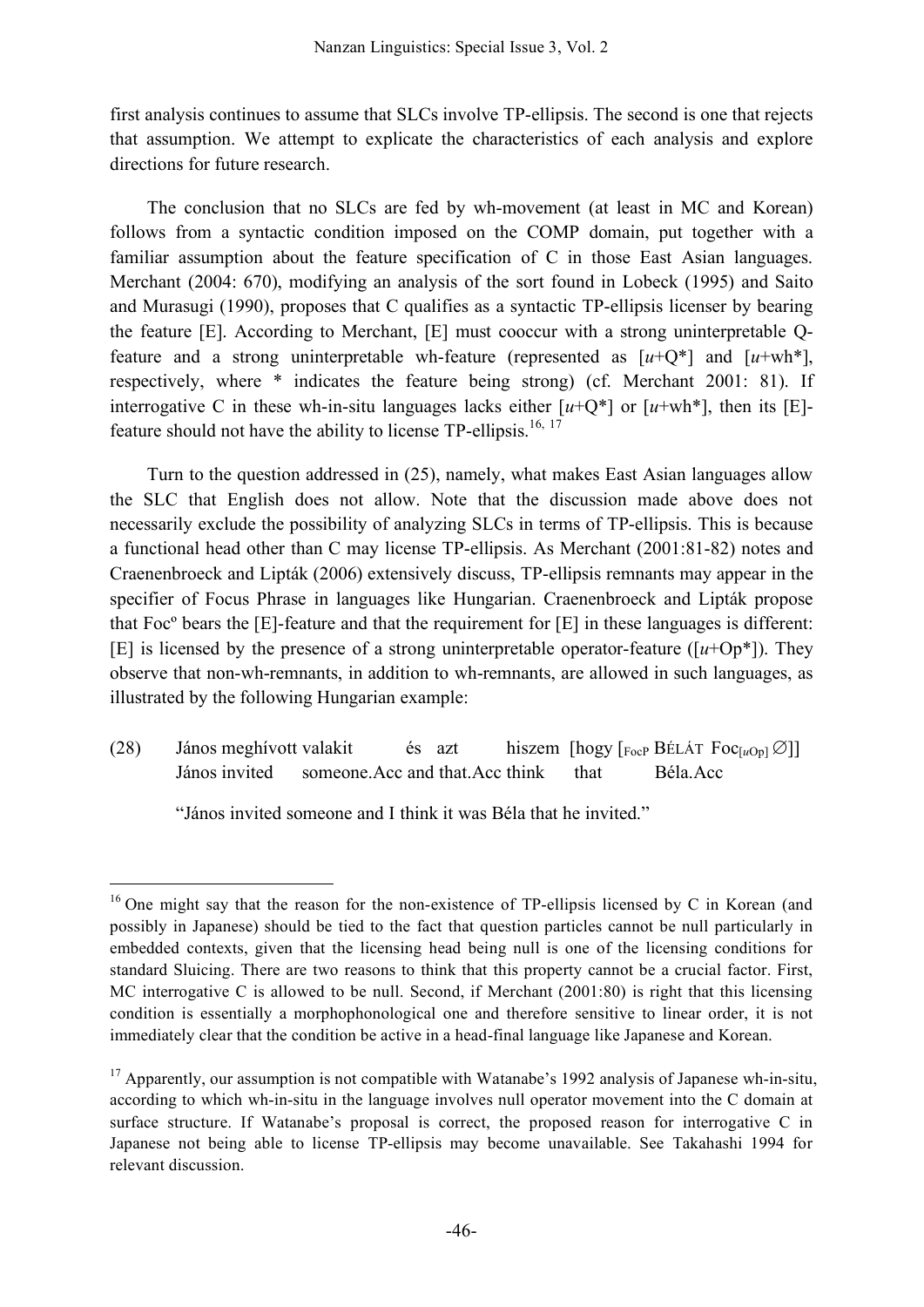Although the complementizer, *hogy*, is not null, that does not cause a problem for the 'null licensing head' condition for Sluicing, precisely because null Focº is a licensing head.

Notice that nothing obvious prevents us from assuming that the East Asian languages, like Hungarian, have Foc<sup>o</sup> with [ $uOp^*$ ] and that it can license an elided constituent:

(29)  $\left[ C \right]$   $\left[ C \right]$   $\left[ C \right]$   $\left[ C \right]$   $\left[ C \right]$   $\left[ C \right]$   $\left[ C \right]$   $\left[ C \right]$   $\left[ C \right]$   $\left[ C \right]$   $\left[ C \right]$   $\left[ C \right]$   $\left[ C \right]$   $\left[ C \right]$   $\left[ C \right]$   $\left[ C \right]$   $\left[ C \right]$   $\left[ C \right]$   $\left[ C \right]$   $\left[ C \right]$   $\left[ C \right]$   $\left[ C \$ 

This sort of structural analysis has been proposed for Japanese SLCs by Hiraiwa and Ishihara (2002), who propose that the copula *da* is generated under Focº (see Nishigauchi and Fujii 2006). This may be incompatible with the 'null licensing head' requirement on COMP. It is not clear, however, that Focº being overt undermines the analysis as discussed in footnote 16. As for the position of MC *shi*, the element in question is sometimes argued to function as a focus marker attached to a focused constituent (Huang 1982: 208; cf. Hoh and Chiang 1990). If so, it is possible to maintain that Focº in MC, which looks like a head-initial language in the relevant respect, is phonologically null. The point here is that the 'TP-ellipsis' analysis of SLCs can be made compatible with the standard TP-ellipsis licensing conditions.

These analytical details aside, the 'focus movement' approach to SLCs enables us to address a potentially interesting question as to a typology of Sluicing. Craenenbroeck and Lipták (2006) distinguish English-type languages and Hungarian-type languages, based on the fact that wh-movement in the latter targets SpecFocP, rather than SpecCP. The possibility we suggested above for East Asian is similar to their analysis of Hungarian-type languages because it claims that SLCs also employ Focº for TP-ellipsis licensing. Craenenbroeck and Lipták, nevertheless, formulate a typological picture in a way that would not allow us to treat East Asian SLCs on a par with Hungarian Sluicing. They propose that ellipsis licensing by Focº in a language is contingent on obligatory wh-movement targeting SpecFocP in that language. Because the East Asian languages under discussion do not seem to have such overt movement, we need to reconsider the possible range of options about the relationship between movement of wh-phrases and movement of non-wh-phrases if SLCs involve TP-ellipsis. This might shed further light on the nature of the syntax of [E].

Let us turn to the approach that rejects a TP-ellipsis analysis of SLCs. That is an 'argument ellipsis' approach, according to which what undergoes ellipsis in SLCs is not a TP but the surface subject of the (pseudo)cleft construction:

(30)  $\left[\begin{array}{cc} \n\text{Subject} \n\end{array}\right]$  copula  $\left[\begin{array}{cc} \n\text{Pivot} \n\end{array}\right]$  Fremnant  $\left[\begin{array}{cc} \n\text{linear order irrelevant} \n\end{array}\right]$ 

Authors such as Saito (2004), Shinohara (2006), and Sugawa (this volume) discuss this approach specifically from a viewpoint of a general theory of ellipsis. The empirical claim is that the phenomenon in Japanese is not an instance of TP-ellipsis but an instance of 'argument ellipsis'. Null object constructions are taken to be a representative case of argument ellipsis (Oku 1998, Kim 1996; cf. Tomioka 2003. See also example (18)). According to the 'argument ellipsis' approach to the SLC, the construction is derived from the (pseudo)cleft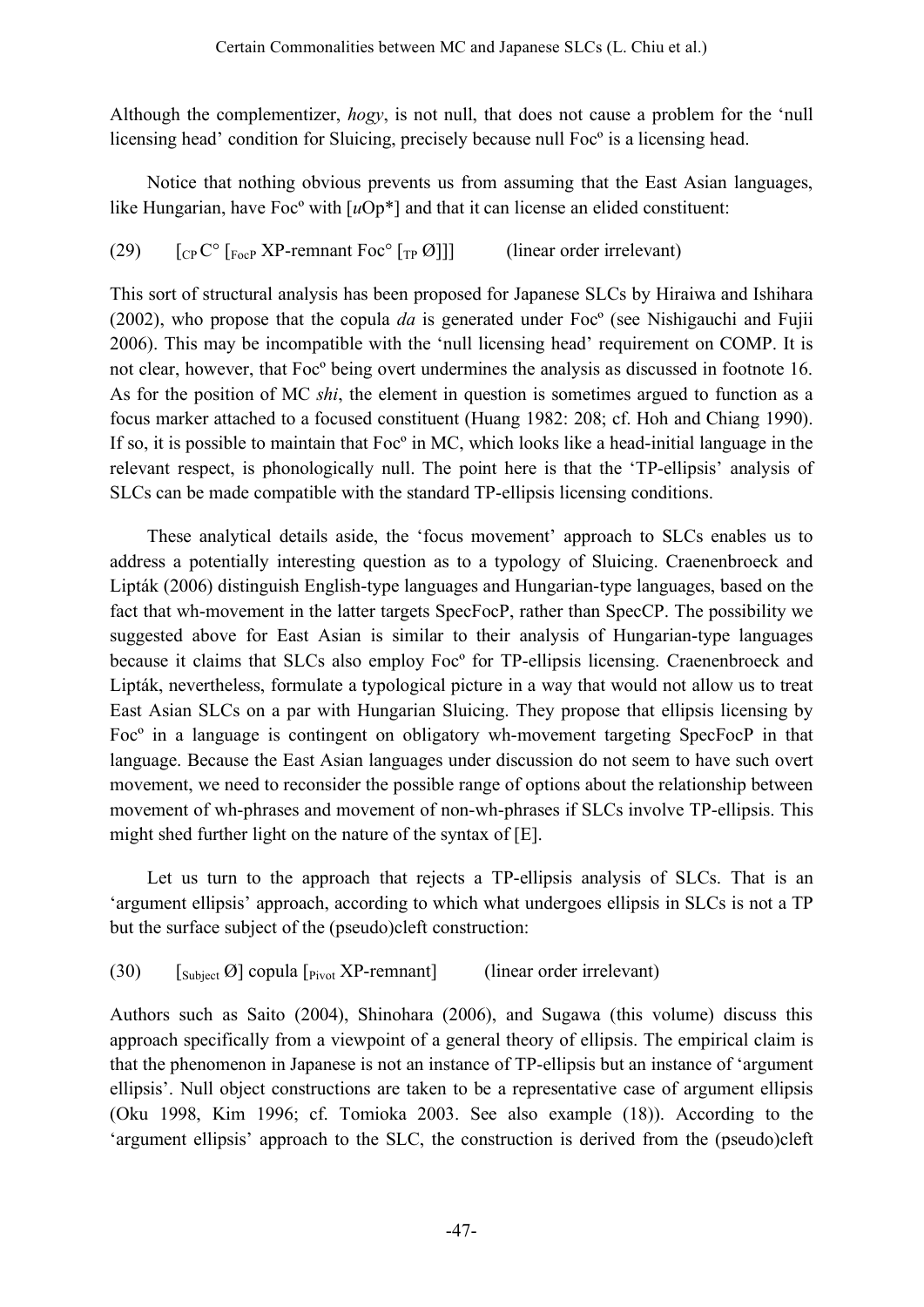construction by deleting the surface clausal subject (see section 2.1).<sup>18</sup> In other words, the (pseudo)cleft strategy provides a way of making elided constituents stand in argument position. There seem to be ways of testing this hypothesis. For instance, whether distinctive properties of argument ellipsis constructions hold for SLCs should be examined. Also, all other things being equal, the 'argument ellipsis' analysis of MC SLCs implies that null object constructions in MC have the same properties as those in Japanese and Korean. These tasks are left untouched in this paper.

#### **4. Conclusion**

This short paper discussed how properties of sluicing-like constructions found in MC and Japanese (and Korean) are related to general, theoretical and analytical issues surrounding Sluicing, i.e. TP-ellipsis. As we observed, sluicing-like constructions in these languages are highly likely to be the same creature: MC and Japanese constructions behave alike with respect to sloppy ellipsis, the presence of the copula(-like) element and the availability of non-wh-remnants. We considered two ways of understanding of this state of affairs, i.e. the 'TP-ellipsis' approach and the 'argument ellipsis' approach, discussing what can be or need to be done from each approach's point of view in future investigations.

#### **References**

- Chiu, Liching Livy (2006) "A Focus-Movement Account on Chinese Multiple Sluicing," *Nanzan Linguistics: Special Issue 1, Volume 1*, Nagoya: Nanzan University, pp. 23–31.
- Chiu, Liching Livy (2007) "Focus Licensed Remnant and Repair of Movement Constraints by Deletion," paper presented at the International Symposium of the Cambridge-Connecticut-Hyderabad-Nanzan-Siena-Tsing Hua Consortium for Linguistics, December 2007, National Tsing Hua University, Taiwan.
- Chung, Sandra, William A. Ladusaw, and James McCloskey (1995) "Sluicing and Logical Form," *Natural Language Semantics* 3: 239–82.
- Craenenbroeck, Jeroen van, and Anikó Lipták (2006) "The Cross-linguistic Syntax of Sluicing: Evidence from Hungarian Relatives." *Syntax* 9: 248–74.
- Elbourne, Paul (2000) "E-type Pronouns as Definite Articles," in R. Billerey and B. Lillehaugen (eds.), *Proceedings of the 19th West Coast Conference on Formal Linguistics*, Somerville, MA: Cascadilla Press, pp. 83-96.
- Fox, Danny, and Howard Lasnik (2003) "Successive Cyclic Movement and Island Repair: The Difference between Sluicing and VP-ellipsis." *Linguistic Inquiry* 34:143–54.

<sup>&</sup>lt;sup>18</sup> As briefly noted in footnote 12, SLCs allow PP remnants whereas pseudoclefts do not allow PP pivots in MC. This fact has been used to argue that the pseudocleft construction cannot be the general source of SLCs (Wang 2002, Wang and Wu 2006, Chiu 2006, 2007). A possible response from the 'argument ellipsis' approach would be that the factors responsible for the absence of PP-pivots are essentially morphophonological ones, the effect of which disappears when the pre-copula clause is left unpronounced.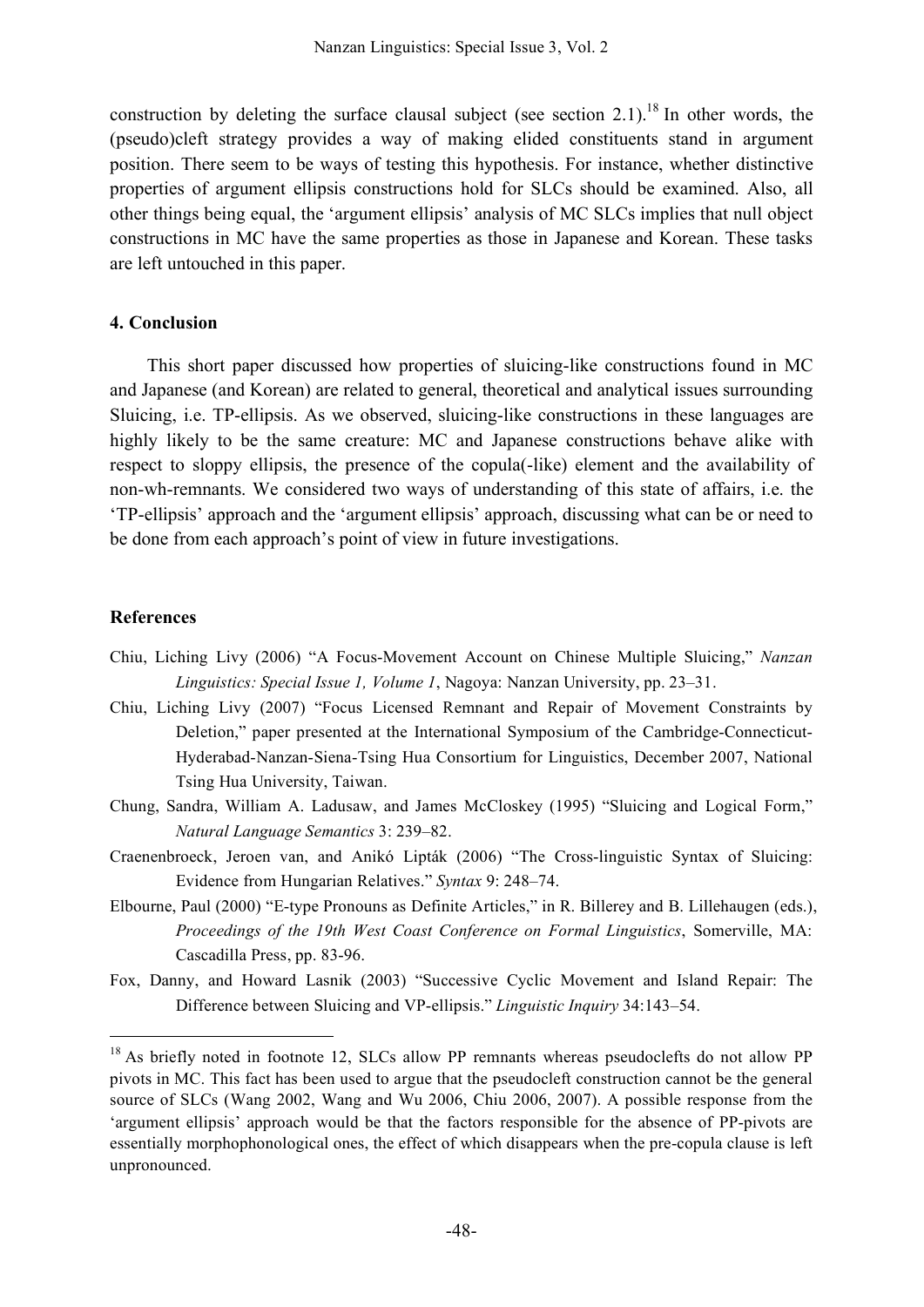- Fukaya, Teruhiko and Hajime Hoji (1999) "Stripping and Sluicing in Japanese and Some Implications," in S. Bird, A. Carnie, J. D. Haugen, and P. Norquest (eds.), *Proceedings of the 18th West Coast Conference on Formal Linguistics*, Somerville, MA: Cascadilla Press, pp. 145–58.
- Hiraiwa, Ken, and Shinichiro Ishihara (2002) "Missing Links: Cleft, Sluicing, and "No Da" Construction in Japanese," in *Proceedings of HUMIT 2001, MIT Working Papers in Linguistics*, volume 43, Cambridge, Mass.: MITWPL, pp. 35–54.
- Hoh, Pau-San, and Chiang, Wen-yu (1990). "A Focus Account of Moved *Wh*-phrases at S-structure in Chinese." *Lingua* 81: 47–73.
- Hoji, Hajime (1990) *Theories of Anaphora and Aspects of Japanese Syntax*. Ms., University of South California, Los Angels.
- Hoji, Hajime (1998) "Null objects and sloppy identity in Japanese." *Linguistic Inquiry* 29: 127-152
- Huang, C.-T. James (1982) *Logical Relations in Chinese and the Theory of Grammar*. Doctoral dissertation, MIT.
- Kim, Jeong-Seok (1997) *Syntactic Focus Movement and Ellipsis: A Minimalist Approach*. Doctoral dissertation, University of Connecticut.
- Kim, Soowon (1996) "Sloppy/Strict Identity, Empty Objects, and NP Ellipsis." *Journal of East Asian Linguistics* 8: 255–84.
- Kizu, Mika (2005) *Cleft Construction in Japanese Syntax*. Houndmills, UK: Palgrave Macmillan.
- Kuwabara, Kazuki (1997) "On the Properties of Truncated Clauses in Japanese," in K. Inoue (ed.), *Researching and Verifying an Advanced Theory of Human Languages*, Kanda University of International Studies, pp. 61–83.
- Lobeck, Anne (1995) *Ellipsis: Functional Heads, Licensing, and Identification*. Oxford: Oxford University Press.
- Merchant, Jason (1998) "'Pseudosluicing': Elliptical Clefts in Japanese and English," in A. Alexiadou, N. Fuhrhop, P. Law, and U. Kleinhenz (eds.), *ZAS Papers in Linguistics* 10, Berlin: Zentrum für Allgemeine Sprachwissenschaft, pp. 88–112.
- Merchant, Jason (2001) *The Syntax of Silence: Sluicing, Islands, and the Theory of Ellipsis*. Oxford University Press: Oxford.
- Merchant, Jason (2004) "Fragments and Ellipsis," *Linguistics and Philosophy* 27: 661–73.
- Murasugi, Keiko (1991) *Noun Phrases in Japanese and English: A Study in Syntax, Acquisition and Learnability*, Doctoral dissertation, University of Connecticut.
- Nakao, Chizuru, and Masaya Yoshida (2006) "Japanese Sluicing as a Specificational Pseudo-cleft," in Y. Otsu (ed.), *Proceedings of the 6th Tokyo Conference on Psycholinguistics*, Tokyo: Hituzi Syobo, pp. 243–67.
- Nishigauchi, Taisuke (1998) "'Multiple Sluicing' in Japanese and the Functional Nature of Whphrases." *Journal of East Asian Linguistics* 7: 121–52
- Nishigauchi, Taisuke, and Tomohiro Fujii (2006) "Structures of Short Answers," Ms., Kobe Shoin Women's University and University of Maryland.
- Nishiyama, Kunio, John Whitman and Eun-Young Yi (1996) "Syntactic Movement of Overt Wh-Phrases in Japanese and Korean," *Japanese/Korean Linguistics* 5: 337–51.
- Oku, Satoshi (1998) *A Theory of Selection and Reconstruction in the Minimalist Perspective*. Doctoral dissertation, University of Connecticut.